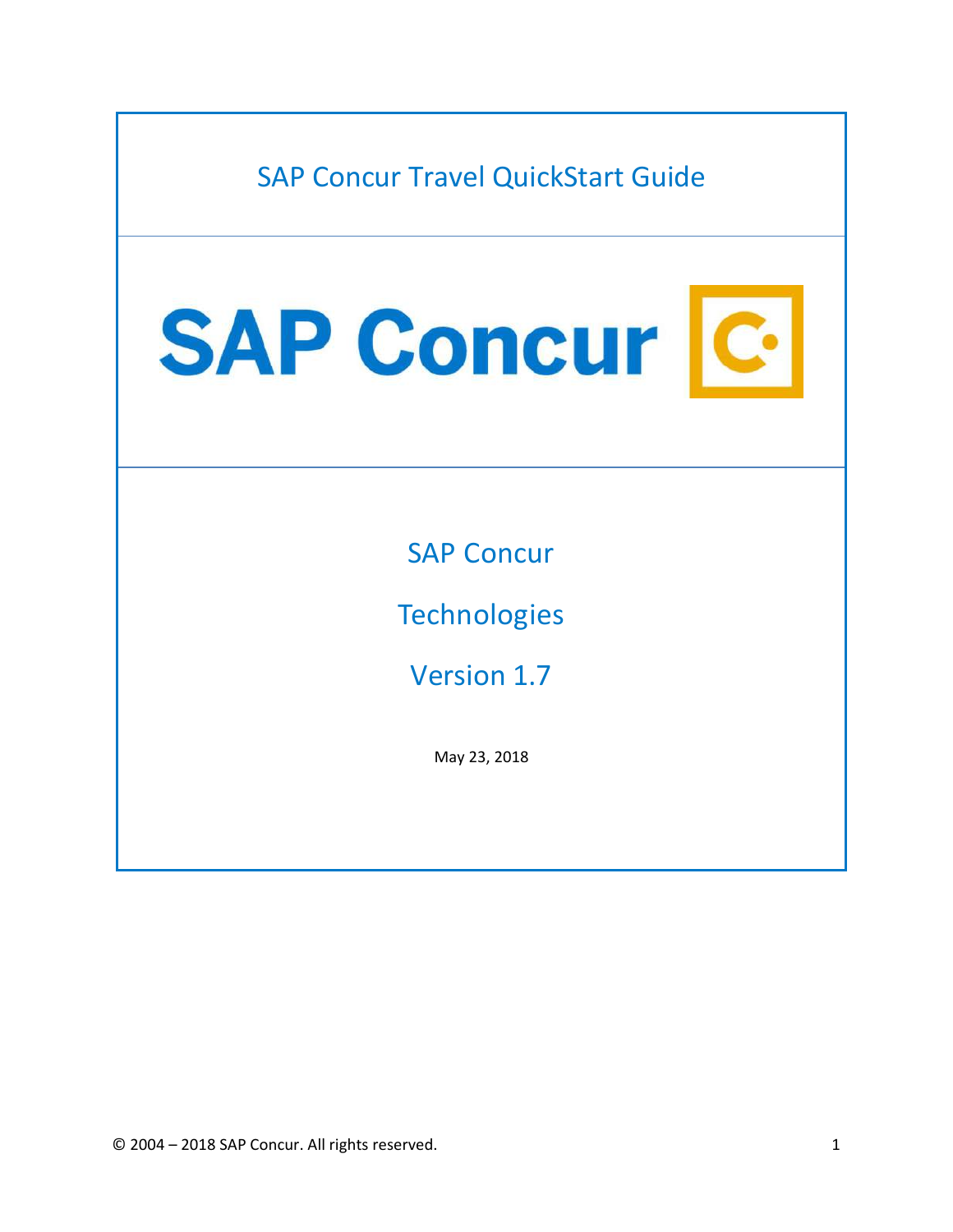### <span id="page-1-0"></span>**Document Revision History**

| <b>Date</b> | <b>Description</b>                    | <b>Version</b> | <b>Author</b>     |
|-------------|---------------------------------------|----------------|-------------------|
| 08/22/2014  | <b>Concur Travel QuickStart Guide</b> | 1.0            | Concur            |
| 04/23/2015  | <b>Updated UI Content</b>             | 1.1            | Concur            |
| 10/2/2015   | Added UI Images                       | 1.2            | Concur            |
| 08/11/2016  | <b>Updated UI Content</b>             | 1.3            | Concur            |
| 11/30/2016  | Updated proprietary statement         | 1.4            | Concur            |
| 01/23/2017  | <b>Updated UI Content</b>             | 1.5            | Concur            |
| 09/7/2017   | Updated Booking Flight Content        | 1.6            | Concur            |
| 04/23/2018  | <b>SAP Concur Rebranding</b>          | 1.7            | <b>SAP Concur</b> |

## <span id="page-1-1"></span>**Proprietary Statement**

This document and any attached materials (including videos or other media) contain SAP Concur. ("SAP Concur") proprietary information and are not to be used by you other than to customize your internal training materials. This document and any attached materials are not to be disseminated, distributed, or otherwise conveyed throughout your organization to employees without a need for this information or to any third parties without the express written permission of SAP Concur. The SAP Concur name and logo and all other names identifying SAP Concur services are trademarks or registered trademarks of SAP Concur or its affiliates in the United States and/or other countries. Any other trademarks and service marks are the property of their respective owners. SAP Concur disclaims any warranties, express or implied, and assumes no liability for damages incurred directly or indirectly from any error, omission, or discrepancy with respect to the information contained in these documents and/or materials.

©2004 – 2018 SAP Concur. All rights reserved. SAP Concur® is a trademark of SAP Concur Published by SAP Concur Technologies, Inc. 601 108th Avenue, NE, Suite 1000 Bellevue, WA 98004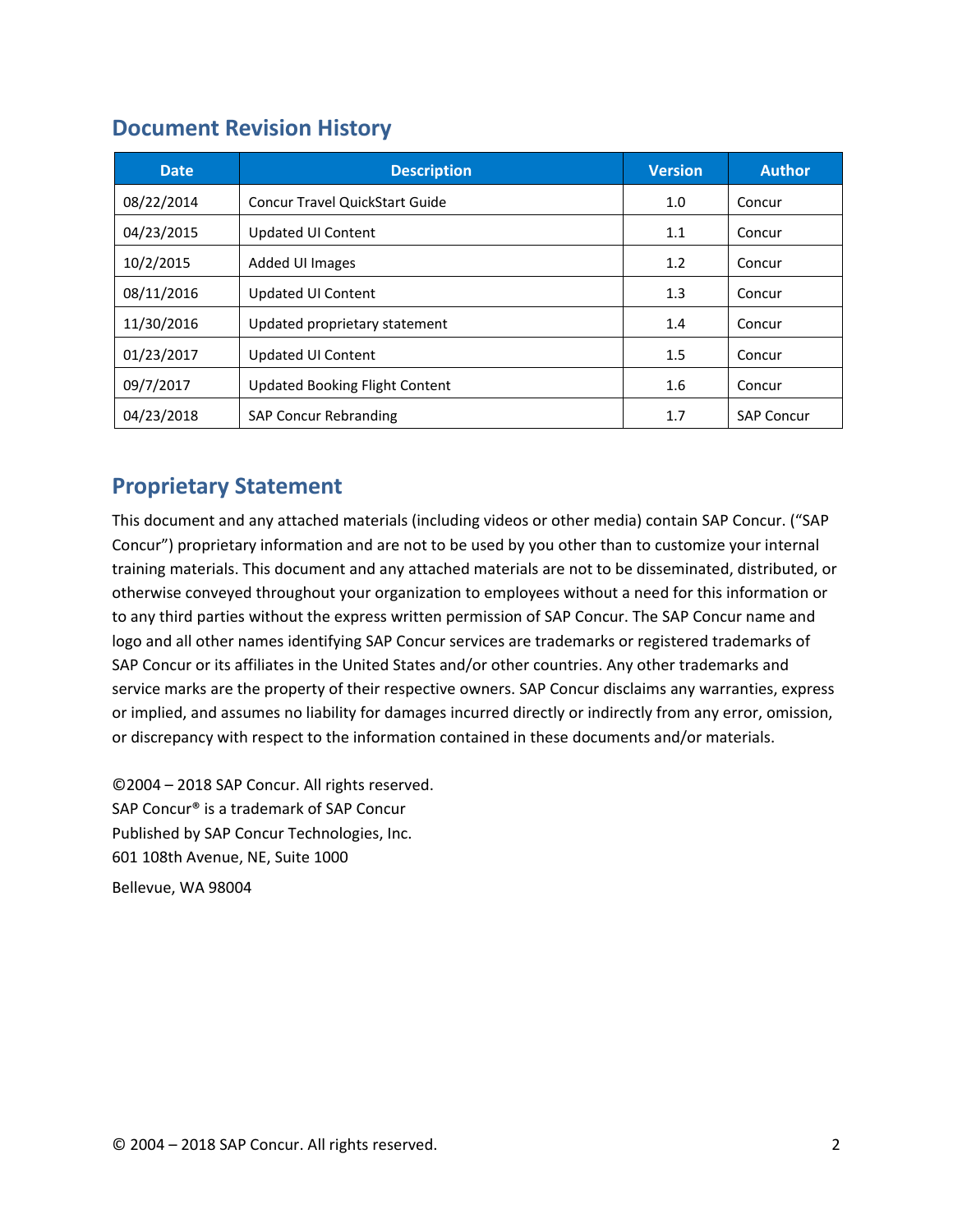# <span id="page-2-0"></span>**Table of Contents**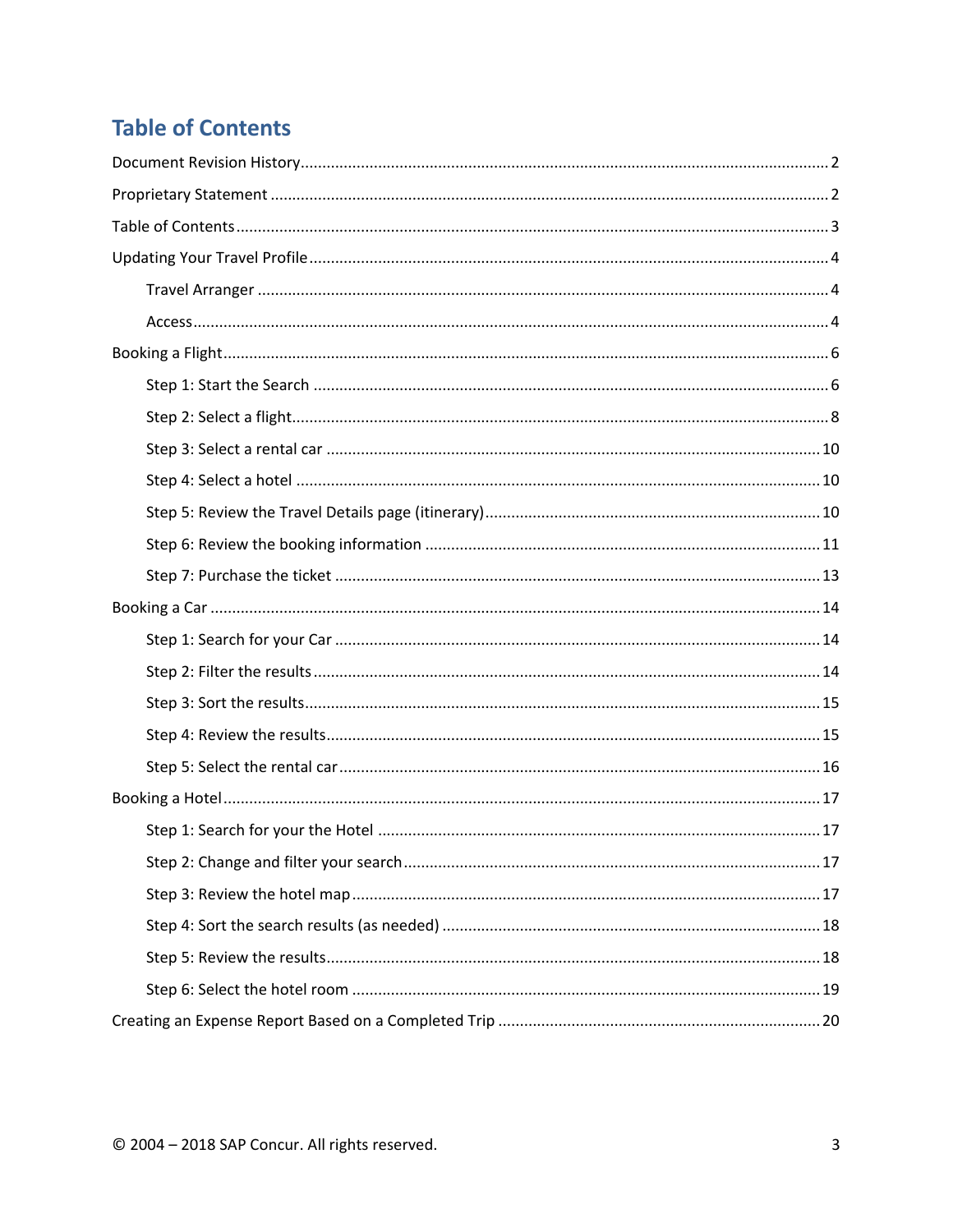## <span id="page-3-0"></span>**Updating Your Travel Profile**

Before you use SAP Concur's travel application for the first time, update your Travel profile. Even if you make no changes, you must *save* your profile before you can book a trip in Travel.

#### **Notes:**

- Some companies have custom fields on this page. Check with your agency or Travel administrator if you need information on custom profile fields.
- Depending on your company's configuration, some of these options may not be available to you. Check with your SAP Concur administrator.
- Depending on your company's configuration, this area in Profile may appear even if your company does not use SAP Concur Travel.

Use the Travel profile options to set or change your personal Travel preferences and settings. They include:

- Assistant or travel arranger
- Credit card
- Email options
- E-Receipts
- Language
- Password
- Personal preferences (name, address, emergency contact, credit card)
- Regional preferences (number format, date format, language)
- Register for SAP Concur for Mobile
- Travel preferences (air, hotel, car rental, rail preferences)
- Travel vacation reassignment and
- Other preferences and settings (default home page, calendar, emails, accessibility mode)

#### <span id="page-3-1"></span>**Travel Arranger**

If you are a travel arranger and you want to change the profile of one of your users:

- 1. Click **Profile**.
- 2. In the **Administer for another user** field, type the first few letters of the user's name.
- 3. Select the appropriate user from the search results.
- 4. Click **Apply**.

#### <span id="page-3-2"></span>**Access**

To access your profile information:

1. Click **Profile** > **Profile Settings**.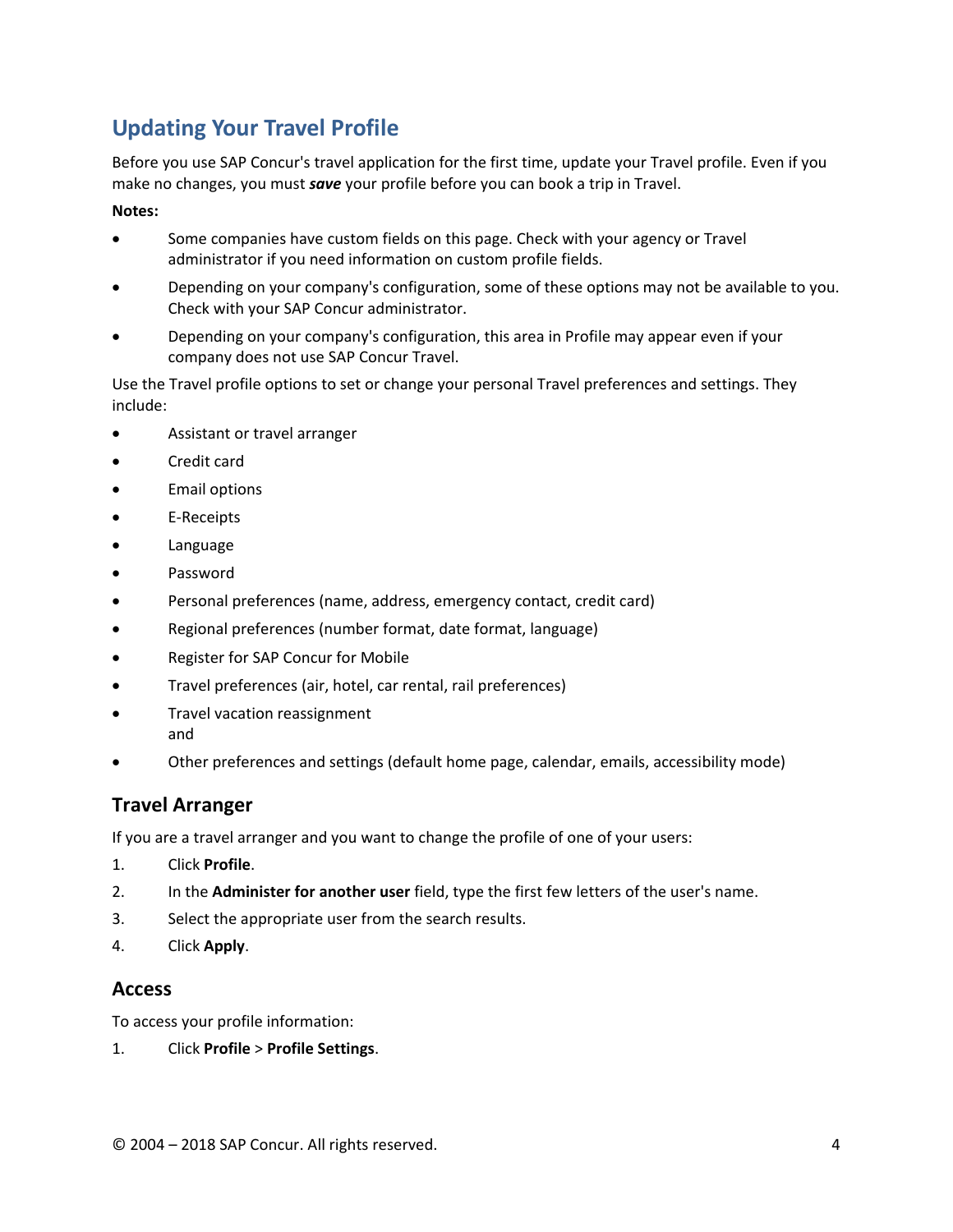The **Profile Options** page appears.

2. Select the appropriate option under **Profile Options**, or from the links on the left side of the page.

|                                                                                                         |                 |                                                                                                                                                                   |                |                        |                  |                                                                                                                                                                         | Administration $\sim$                           |         | Help $\cdot$ |  |
|---------------------------------------------------------------------------------------------------------|-----------------|-------------------------------------------------------------------------------------------------------------------------------------------------------------------|----------------|------------------------|------------------|-------------------------------------------------------------------------------------------------------------------------------------------------------------------------|-------------------------------------------------|---------|--------------|--|
| SAP Concur <sup>C</sup>                                                                                 | <b>Requests</b> | Travel                                                                                                                                                            | <b>Expense</b> | Invoice                | <b>Approvals</b> | App Center                                                                                                                                                              |                                                 | Profile |              |  |
| Profile<br>Personal Information                                                                         |                 | Change Password                                                                                                                                                   |                | <b>System Settings</b> |                  | Concur Mobile Registration                                                                                                                                              | <b>Travel Vacation Reassignment</b>             |         |              |  |
| Your Information<br><b>Personal Information</b>                                                         |                 | Profile Options                                                                                                                                                   |                |                        |                  |                                                                                                                                                                         |                                                 |         |              |  |
| <b>Company Information</b>                                                                              |                 | Select one of the following to customize your user profile.                                                                                                       |                |                        |                  |                                                                                                                                                                         |                                                 |         |              |  |
| <b>Contact Information</b><br><b>Email Addresses</b><br><b>Emergency Contact</b><br><b>Credit Cards</b> |                 | <b>Personal Information</b><br>Your home address and emergency contact<br>information.<br><b>Company Information</b><br>Your company name and business address or |                |                        |                  | <b>System Settings</b><br>Which time zone are you in? Do you prefer to<br>use a 12 or 24-hour clock? When does your<br>workday start/end?<br><b>Contact Information</b> |                                                 |         |              |  |
| <b>Travel Settings</b>                                                                                  |                 | your remote location address.<br><b>Credit Card Information</b>                                                                                                   |                |                        |                  | How can we contact you about your travel<br>arrangements?                                                                                                               |                                                 |         |              |  |
| <b>Travel Preferences</b><br><b>International Travel</b>                                                |                 | You can store your credit card information here<br>so you don't have to re-enter it each time you<br>purchase an item or service.                                 |                |                        |                  | <b>Setup Travel Assistants</b><br>You can allow other people within your                                                                                                | companies to book trips and enter expenses for  |         |              |  |
| <b>Frequent-Traveler Programs</b><br><b>Assistants/Arrangers</b>                                        |                 | <b>E-Receipt Activation</b><br>Enable e-receipts to automatically receive<br>electronic receipts from participating vendors.                                      |                |                        |                  | you.<br><b>Travel Profile Options</b><br>Carrier, Hotel, Rental Car and other travel-                                                                                   |                                                 |         |              |  |
| <b>Request Settings</b>                                                                                 |                 | <b>Travel Vacation Reassignment</b>                                                                                                                               |                |                        |                  | related preferences.                                                                                                                                                    |                                                 |         |              |  |
| <b>Request Information</b><br><b>Request Delegates</b>                                                  |                 | Going to be out of the office? Configure your<br>backup travel manager.                                                                                           |                |                        |                  | <b>Expense Delegates</b><br>Delegates are employees who are allowed to<br>perform work on behalf of other employees.                                                    |                                                 |         |              |  |
| <b>Request Preferences</b>                                                                              |                 | <b>Request Preferences</b><br>Select the options that define when you receive                                                                                     |                |                        |                  | <b>Expense Preferences</b>                                                                                                                                              |                                                 |         |              |  |
| <b>Request Approvers</b><br><b>Favorite Attendees</b>                                                   |                 | email notifications. Prompts are pages that<br>appear when you select a certain action, such<br>as Submit or Print                                                |                |                        |                  | email notifications. Prompts are pages that<br>appear when you select a certain action, such                                                                            | Select the options that define when you receive |         |              |  |
| <b>Expense Settings</b>                                                                                 |                 | <b>Company Car</b><br>Company Car                                                                                                                                 |                |                        |                  | as Submit or Print.<br><b>Change Password</b>                                                                                                                           |                                                 |         |              |  |
| <b>Expense Information</b><br><b>Bank Information</b>                                                   |                 | <b>Concur Mobile Registration</b><br>Set up access to Concur on your mobile device                                                                                |                |                        |                  | Change your password.                                                                                                                                                   |                                                 |         |              |  |
| <b>Expense Delegates</b>                                                                                |                 |                                                                                                                                                                   |                |                        |                  |                                                                                                                                                                         |                                                 |         |              |  |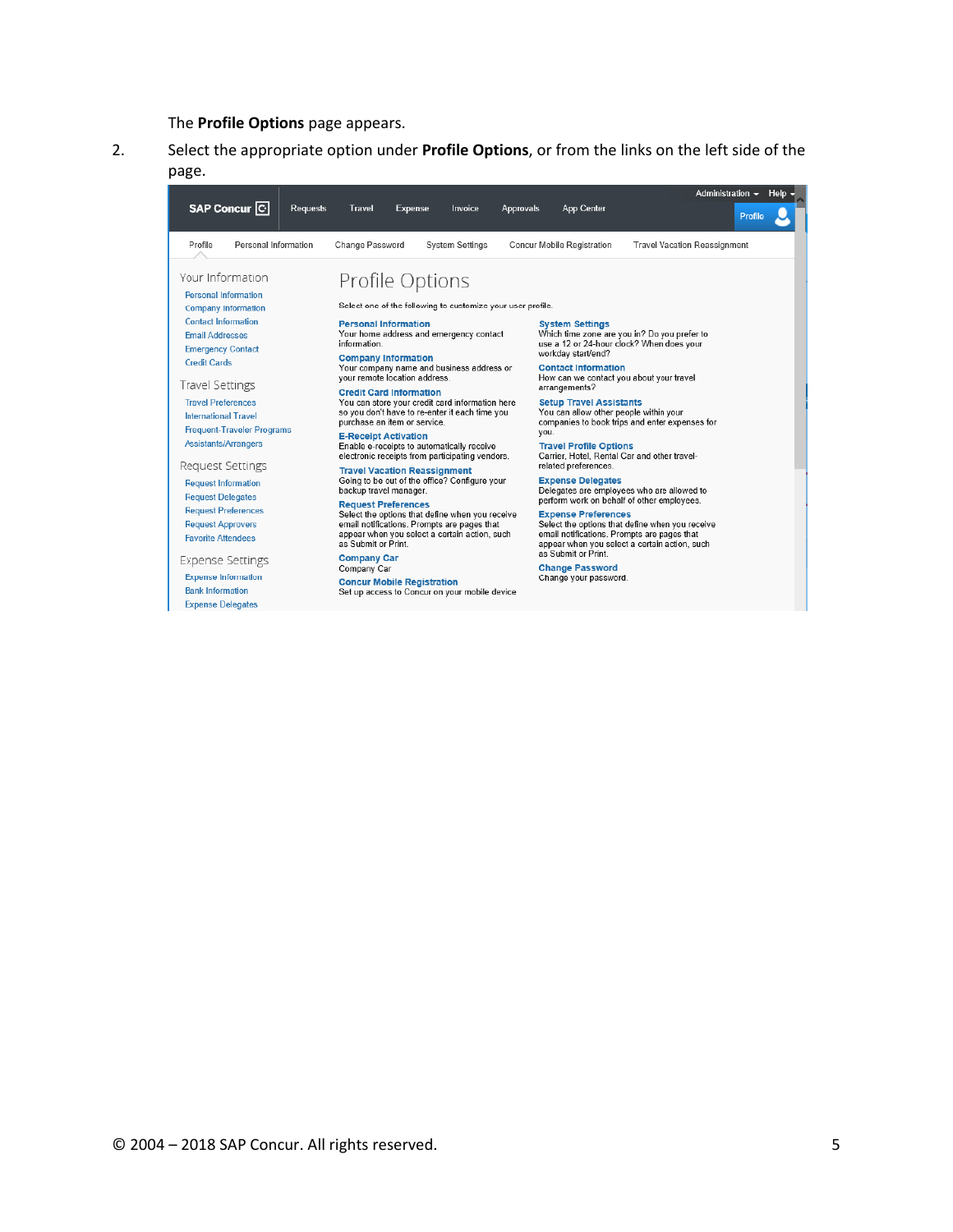## <span id="page-5-0"></span>**Booking a Flight**

From the SAP Concur home page, use the Flight  $\triangle$  tab to book a flight by itself or with car rental and/or hotel reservations. To book car and hotel reservations *without* a flight, use the **Hotel** and **Car Search** tabs, respectively.

**Note:** If your company is configured to use rail, then the **Flight**  $\triangle$  tab may show **Air /** Rail  $\triangle$  **R**.

You can access the Flight  $\bigstar$  tab (or Air / Rail  $\bigstar$ ) by doing the following:

- On the SAP Concur home page, on the menu, click **Travel**.
- On the SAP Concur home page, on the menu, click the SAP Concur logo.

The **Flight** ★ tab (or Air / Rail ★ tab) is on the left side of the page.

| <b>Flight Search</b>                               |                 |                          |
|----------------------------------------------------|-----------------|--------------------------|
| Round Trip                                         | One Way         | Multi City               |
| From @<br>Departure city, airport or train station |                 |                          |
| To @                                               | Find an airport | Select multiple airports |
| Arrival city, airport or train station             |                 |                          |
|                                                    | Find an airport | Select multiple airports |

#### <span id="page-5-1"></span>**Step 1: Start the Search**

- 1. Depending on your company's configuration, you might be able to select a rule class. If so, select the appropriate rule class.
- 2. Select one of the following types of flight options:
	- Round Trip
	- One Way
	- Multi City
- 3. In the **Departure City** and **Arrival City** fields, enter the cities for your travel. When you enter a city, airport name, or airport code, SAP Concur will automatically search for a match.

**Note**: Use the **Find an airport** and **Select multiple airports** links as needed.

- 4. Click in the **Departure** and **Return** date fields, and then select the appropriate dates from the calendar. Use the remaining fields in this section to define the appropriate time range.
- 5. Click the  $\blacksquare$  arrow to the right of the time window to see a graphical display of nonstop flights available for the routing and date you have selected. This allows you to adjust your search criteria, if necessary, to see/reserve nonstop flights.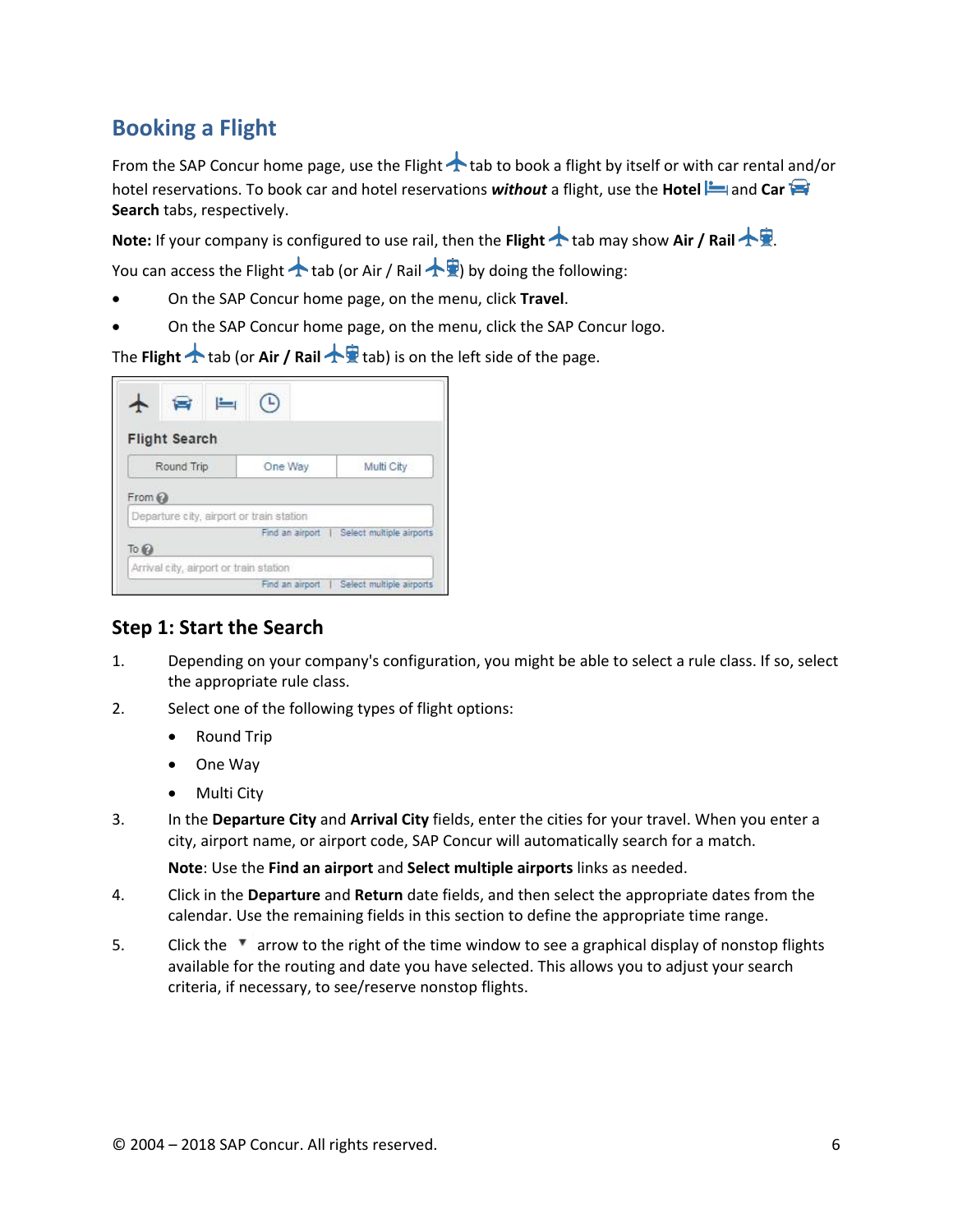**Notes:** 

- The graphical display is based on flight schedule data. It will not show any rail options, nor can it take refundability or class of service preferences into account.
- Each green bar represents 30 minutes of time. Place your mouse pointer over a green bar to see all of the flights available for that time slot.
- If you change locations or dates, click **refresh graph** for more data.
- 6. If you need a car, click the **Pick-up / Drop-off car at airport** check box.

| Pick-up/Drop-off car at airport |  |
|---------------------------------|--|
| Find a Hotel                    |  |

- Depending on your company's configuration, you might be able to automatically reserve a car, allowing you to bypass viewing the car search results. When you select this option, additional fields appear. Select a vendor and car type; the car is automatically added to your reservation.
- If you need an off-airport car or have other special requests, you can skip this step and add a car later from your itinerary.
- 7. If you need a hotel, click the **Find a Hotel** check box.

Additional fields appear.

- Choose to search near an **Airport**, **Address**, **Company Location**, or **Reference Point / Zip Code**, and then enter the appropriate information in the available fields.
- If you are staying at more than one hotel during your trip or do not need a hotel for the entire length of your stay, you can skip this step and add a hotel later from your itinerary.

**Note:** Before booking, canceling, or changing your hotel reservation, verify the hotel's cancellation policy. Hotel cancellation policies have recently become much stricter. Fees will likely apply.

8. Depending on your company's configuration, you might be able to specify an airline. If so, the **Specify airline** check box appears.

**Note:** You can only search one vendor at a time, and this will override the preferred airline searches normally done for all of the frequent flyer number carriers.

If you click the **Specify airline** check box, a list of carriers appears that are color coded:

- The first (yellow) will be their frequent flyer carriers.
- The second (gray/khaki) are the most requested airlines.
- The remaining airlines are in alphabetical order.
- 9. Depending on your company's configuration, you might be able to book for a companion. If so, select from the **Number of adults** list.

**Note:** If a companion is selected, the payment screen provides the option to use the credit card from the companion's profile.

10. Depending on your company's configuration, you might be able to select the appropriate class of service.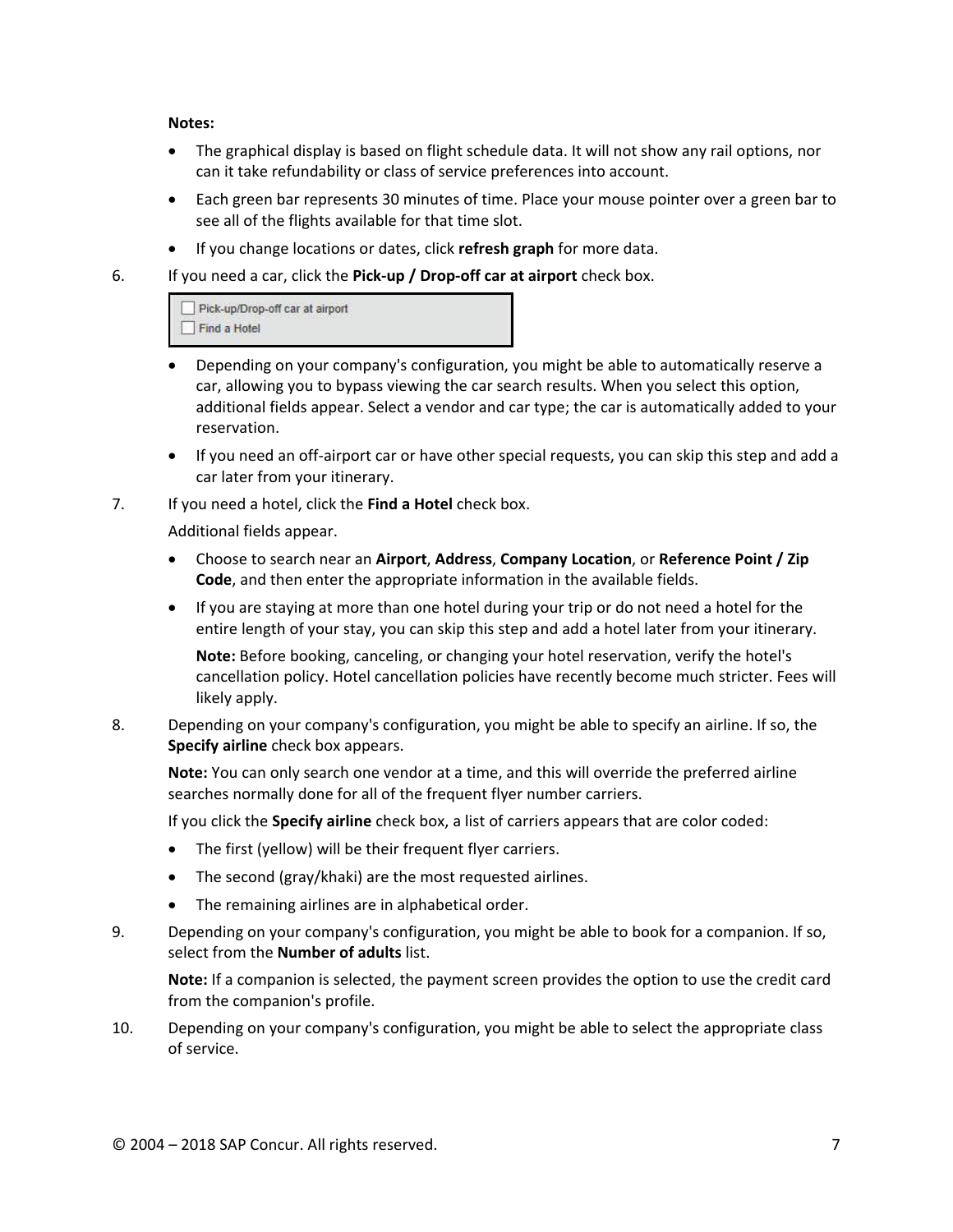11. For **Search flights by**, select either **Price** or **Schedule**. (Depending on your company's configuration, you may not have these options or you may have an additional option: **Multi-Fare**.)



- 12. To search only for refundable flights, click the **Refundable only air fares** check box.
- 13. If necessary, uncheck the **Flight w/ no double connections** check box.
- 14. Click **Search**.

The flight search results appear.

#### <span id="page-7-0"></span>**Step 2: Select a flight**

- 1. On the **Flight Search** results page:
	- If you selected **Price** on the previous page, then the **Shop by Fares** tab is initially active.
	- If you selected **Schedule** on the previous page, then the **Depart** tab is initially active.

In the following example, **Price** was selected on the previous page.

|                                                                             |                                                         |                                     |                        |                                  |                     | Administration -                     | Help $\sim$                   |
|-----------------------------------------------------------------------------|---------------------------------------------------------|-------------------------------------|------------------------|----------------------------------|---------------------|--------------------------------------|-------------------------------|
| SAP Concur <sup>C</sup><br><b>Requests</b><br><b>Travel</b>                 | Expense                                                 | Invoice                             | <b>Approvals</b>       | App Center                       |                     |                                      | Profile                       |
| <b>Trip Library</b><br>Travel<br>Templates<br>Tools                         |                                                         |                                     |                        |                                  |                     |                                      |                               |
| <b>Trip Summary</b>                                                         | SEATTLE, WA TO ATLANTA, GA<br>MON, MAY 28 - THU, MAY 31 |                                     |                        |                                  |                     |                                      | Show as $USD \nightharpoonup$ |
| <b>Select Flights</b>                                                       | Hide matrix Print / Email                               |                                     |                        |                                  |                     |                                      |                               |
| Round Trip<br>SFA-ATI<br>Depart: Mon, 05/28/2018<br>Return: Thu. 05/31/2018 | All<br>76 results                                       | spirit<br>Spirit<br><b>Airlines</b> | jetBlue<br>JetBlue     | X<br>American<br><b>Airlines</b> | <b>S</b><br>United  | 儒<br>Alaska<br><b>Airlines</b>       | A<br><b>Delta</b>             |
| Finalize Trip                                                               | Nonstop<br>7 results                                    |                                     |                        |                                  |                     | 1,022.40<br>1 results                | 1.047.40<br>6 results         |
|                                                                             | 1 stop<br>69 results                                    | 568.59<br>1 results                 | 880.63<br>2 results    | 928.10<br>58 results             | 961.60<br>8 results |                                      |                               |
| <b>Change Flight Search</b><br>$\checkmark$                                 |                                                         |                                     |                        |                                  |                     |                                      |                               |
| Depart - Mon, May 28<br>ㅅ                                                   | Shop by Fares                                           |                                     | Shop by Schedule       |                                  |                     |                                      |                               |
| Depart 06:20 A - 11:28 A                                                    | Flight Number Search                                    |                                     | $\alpha$<br>Sorted By: | Price - Low to High              | $\checkmark$        |                                      |                               |
| 0<br>Arrive 02:01 P - 11:58 P                                               |                                                         |                                     |                        |                                  |                     | Displaying: 76 out of 76 results.    |                               |
| Return - Thu, May 31<br>ㅅ                                                   |                                                         |                                     |                        |                                  |                     | Previous   Page: 1 of 8   Next   All |                               |
|                                                                             |                                                         | 10:55a SEA→09:08p ATL               |                        | 1 stop                           | 7h 13m              |                                      |                               |

2. On the **Shop by Fares** tab, to view additional details for the flights, click the **Show all details**  dropdown arrow.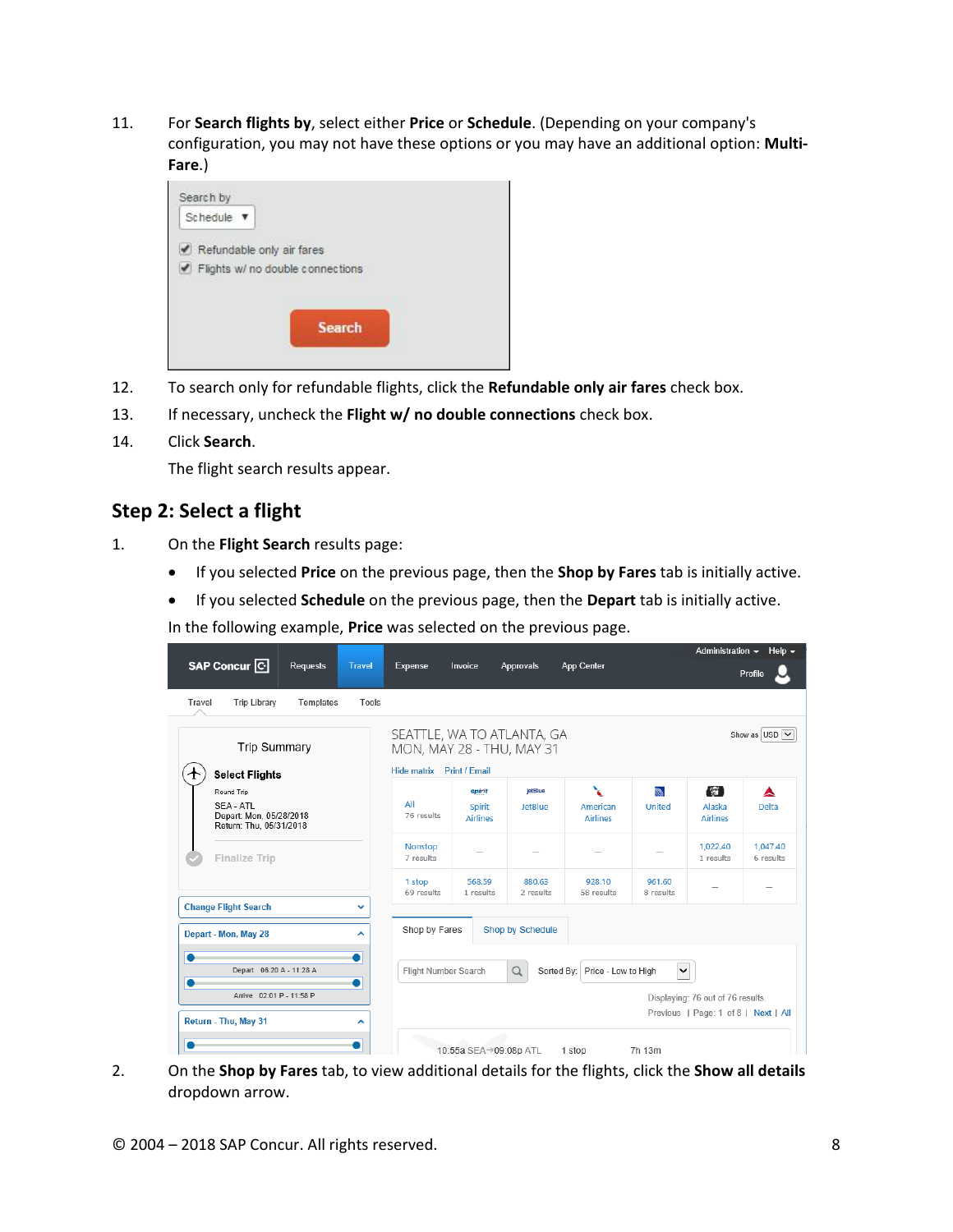3. To select a flight, click the fare button.

| <b>Selected Fare</b> |                                     |            |        |                         |
|----------------------|-------------------------------------|------------|--------|-------------------------|
| American             | 06:05a SEA→04:07p ATL               | 1 stop DFW | 7h 02m | ş<br>Remove <b>x</b>    |
| <b>Airlines</b>      | 12:24p $ATL \rightarrow 05:42p$ SEA | 1 stop CLT | 8h 18m | \$1,026.10              |
|                      |                                     |            |        | Show all details $\vee$ |

- 4. On the **Review and Reserve Flight** page, review the flight details for your trip.
- 5. On the **Review and Reserve Flight** page, you can do the following:
	- Review your flight details
	- Enter your traveler information
	- Select your frequent flyer programs
	- Select your seat assignment
	- Review the price summary
	- Select your method of payment

**Note:** Depending on your airfare provider, you can click the **View seats map** link to select your seat on the flight. Select the appropriate **Available** seat from the **Seat Map**.

| Seat Map (View Only)                                            |                                                                                                                                                                                                                                                   |              |
|-----------------------------------------------------------------|---------------------------------------------------------------------------------------------------------------------------------------------------------------------------------------------------------------------------------------------------|--------------|
| Available flights<br>AA 1332 SEA-DFW V                          |                                                                                                                                                                                                                                                   | <b>Close</b> |
| Seat assignment is subject to change up until time of departure | If available, seat selection is presented after you have chosen a flight.<br>《《<br>F<br>٠<br>Е<br>D<br>7<br>с<br>в<br>А<br>$\mathbb{V} \mathbb{V}$<br>American #1332, Boeing 737-800, Seattle Tacoma Intl Arpt (SEA) - Dallas Ft Worth Intl (DFW) |              |
| Available<br>Preferential @<br>Paid preferential @              | <b>D</b> Selected<br>$\hat{z}$ Exit row<br>No seating @<br><b>Occupied or Unavailable</b><br>D<br>Preferential<br>$\star$ Paid preferential                                                                                                       |              |

6. Click **Reserve Flight and Continue**.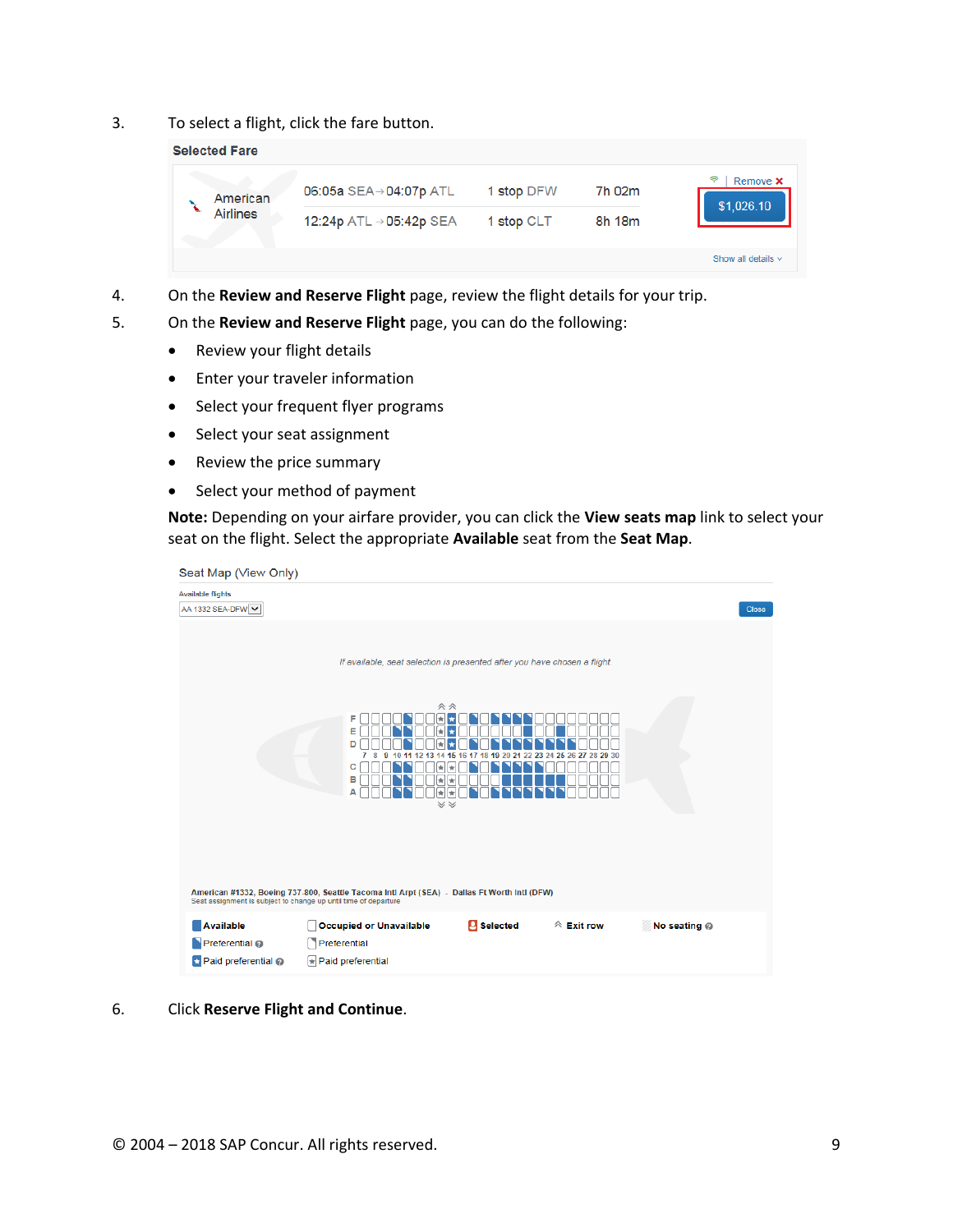### <span id="page-9-0"></span>**Step 3: Select a rental car**

If you requested a car on the **Flight** tab (or **Air / Rail**) **Search**, the rental car search results appear. For information about booking a rental car, see **[Booking a Car](#page-13-0)** in this document.

#### <span id="page-9-1"></span>**Step 4: Select a hotel**

If you requested a hotel on the **Flight** tab (or **Air / Rail**) **Search**, the hotel search results appear. For information about booking a hotel, see **[Booking a Hotel](#page-15-1)** in this document.

#### <span id="page-9-2"></span>**Step 5: Review the Travel Details page (itinerary)**

- 1. On the **Travel Details** page, review and change your itinerary, if necessary.
- 2. In the **Trip Overview** section:
	- a. Review the information for accuracy.
	- b. In the **I want to** section, print or email your itinerary as appropriate.
	- c. In the **Add to your Itinerary** section, add a car, hotel, Wi-Fi, etc., as needed.

| Expense | Invoice                                               | Approvals                                            | <b>App Center</b>                                                           | Administration -      | $He$ lp $-$<br>Profile |
|---------|-------------------------------------------------------|------------------------------------------------------|-----------------------------------------------------------------------------|-----------------------|------------------------|
| ίs.     |                                                       |                                                      |                                                                             |                       |                        |
|         | <b>Travel Details</b>                                 |                                                      |                                                                             |                       |                        |
|         | <b>TRIP OVERVIEW</b>                                  |                                                      |                                                                             |                       |                        |
|         | want to<br><b>Print Itinerary</b><br>E-mail itinerary | Gditt                                                | Trip Name: Trip from Seattle to Memphis<br><b>Start Date: 2016, July 18</b> | Add to your Itinerary |                        |
|         |                                                       | End Date: 2016, July 25<br>(Modified: 2016, July 08) | Created: 2016. July 08. William Never                                       |                       |                        |
|         |                                                       |                                                      | Description: (No Description Available) Edit                                |                       |                        |
|         |                                                       |                                                      | Agency Record Locator: M78DPY                                               |                       |                        |
|         |                                                       |                                                      | Passengers: William N Never                                                 |                       |                        |
|         |                                                       |                                                      | Total Estimated Cost: 549.205 USD Details:                                  |                       |                        |
|         |                                                       |                                                      | Airfare must be ticketed by an agent<br>by: 2016-07-09 23:00 Pacific        |                       |                        |

- 3. In the **Flight** section:
	- a. Verify the information for accuracy.
	- b. Click **Select Seat** or **Change Seat** to select or change your seat option (depending on the airline).
	- c. Your company might allow you to change or cancel your flight from the itinerary page. If so, click **Change** or **Cancel**, and then follow the prompts to change your outbound or return flight.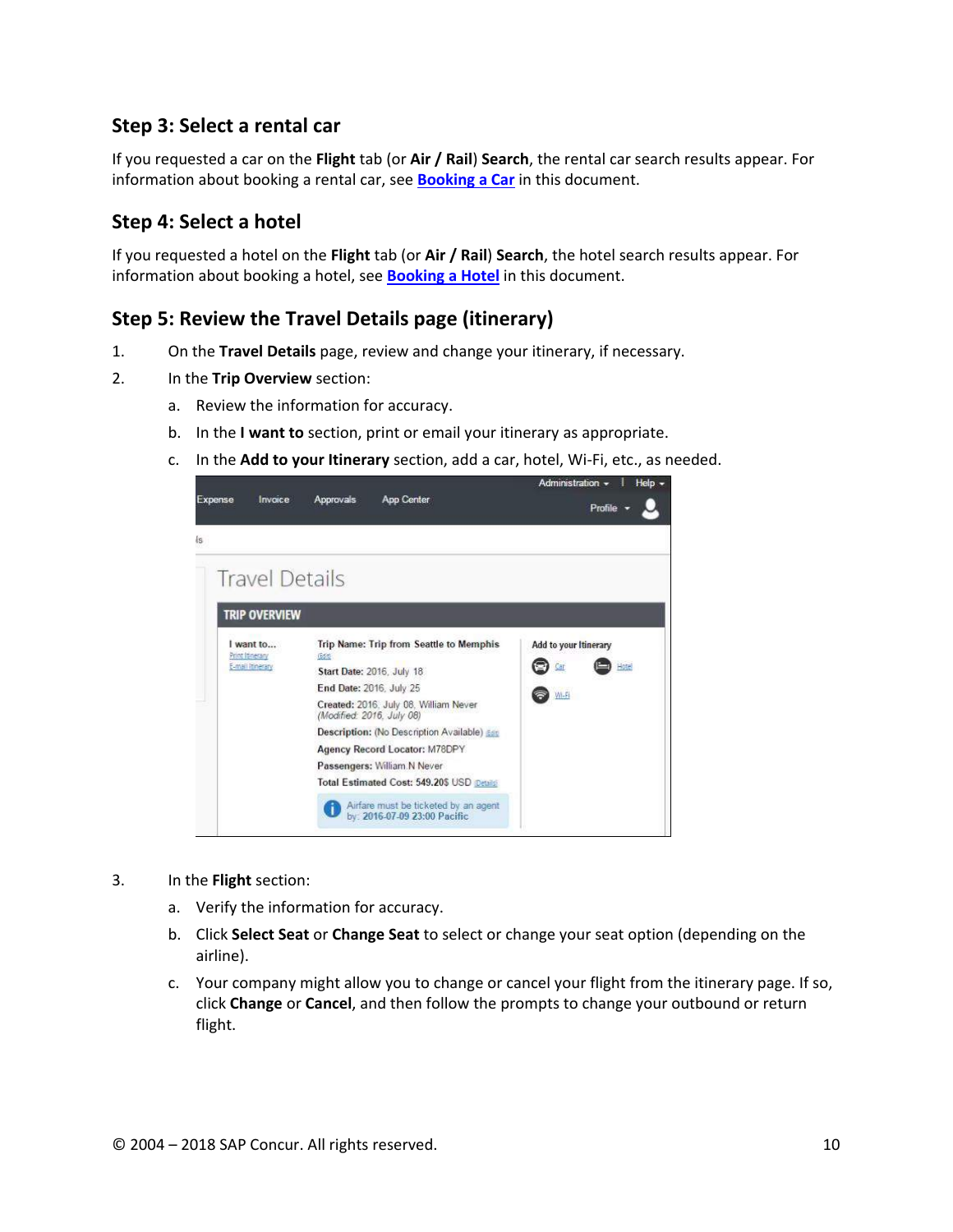Travelers given the option to change a flight will be able to select a different date or time for the trip, but must stay on the same airline.

**Note**: Changing a flight can result in fare changes. If this option is available to you, please make sure to check with your travel agency on fare differences.

d. Click **Cancel all Air**, as needed.

| <b>RESERVATIONS</b> |                                                                                                                                         |                                                                                                               |                                                         |                 |
|---------------------|-----------------------------------------------------------------------------------------------------------------------------------------|---------------------------------------------------------------------------------------------------------------|---------------------------------------------------------|-----------------|
|                     | Monday, September 25, 2017                                                                                                              |                                                                                                               |                                                         |                 |
|                     | <b>Flight</b>                                                                                                                           | Seattle, WA (SEA) to Dallas, TX (DFW)                                                                         |                                                         | Cancel all Air  |
|                     |                                                                                                                                         | American Airlines 1332 <sup>参</sup>                                                                           |                                                         |                 |
|                     | Departure: 06:05 AM<br>Seattle Tacoma Intl Arpt (SEA)<br>Duration: 3 hours, 59 minutes<br>Nonstop                                       | Your flight is confirmed, but a seat was not successfully reserved.<br>Seat: No seat assignment discrete Seat | <b>Confirmation: SDSZRH</b><br><b>Status: Confirmed</b> |                 |
|                     | Arrival: 12:04 PM<br>Dallas Ft Worth Intl (DFW)<br>Terminal: 0                                                                          |                                                                                                               |                                                         |                 |
|                     | <b>Additional Details</b><br>Aircraft: Boeing 737-800<br>E-Ticket                                                                       |                                                                                                               | Distance: 1663 miles                                    |                 |
|                     | Cabin: MAIN CABIN FLEXIBLE (M)                                                                                                          | 51 min layover at Dallas Ft Worth Intl (DFW)                                                                  | Meal: Food for purchase                                 |                 |
|                     | <b>Flight</b><br><b>American Airlines 1675</b>                                                                                          | Dallas, TX (DFW) to Atlanta, GA (ATL)                                                                         |                                                         |                 |
|                     | Departure: 12:55 PM<br>Seat: 24A d Change Seat<br>Dallas Ft Worth Intl (DFW)<br>Terminal: 0<br>Duration: 2 hours, 12 minutes<br>Nonstop |                                                                                                               | <b>Confirmation: SDSZRH</b><br><b>Status: Confirmed</b> |                 |
|                     | Arrival: 04:07 PM<br>Hartsfield Intl Arpt (ATL)<br>Terminal: N                                                                          |                                                                                                               |                                                         |                 |
|                     | <b>Additional Details</b><br>Aircraft: Airbus A320<br><b>E-Ticket</b>                                                                   |                                                                                                               | Distance: 725 miles                                     |                 |
|                     | Cabin: MAIN CABIN FLEXIBLE (M)                                                                                                          |                                                                                                               | Meal: Food for purchase                                 |                 |
|                     |                                                                                                                                         | Avis Car Rental at: Atlanta US (ATL)<br>Pick-up at: Atlanta US (ATL)                                          |                                                         | Change   Cancel |

- 4. Review the remaining sections, and make the appropriate changes.
- 5. Review the **Total Estimated Cost** section.
- 6. Click **Next**.

The **Trip Booking Information** page appears.

#### <span id="page-10-0"></span>**Step 6: Review the booking information**

Use the **Trip Booking Information** page to enter additional information about your trip.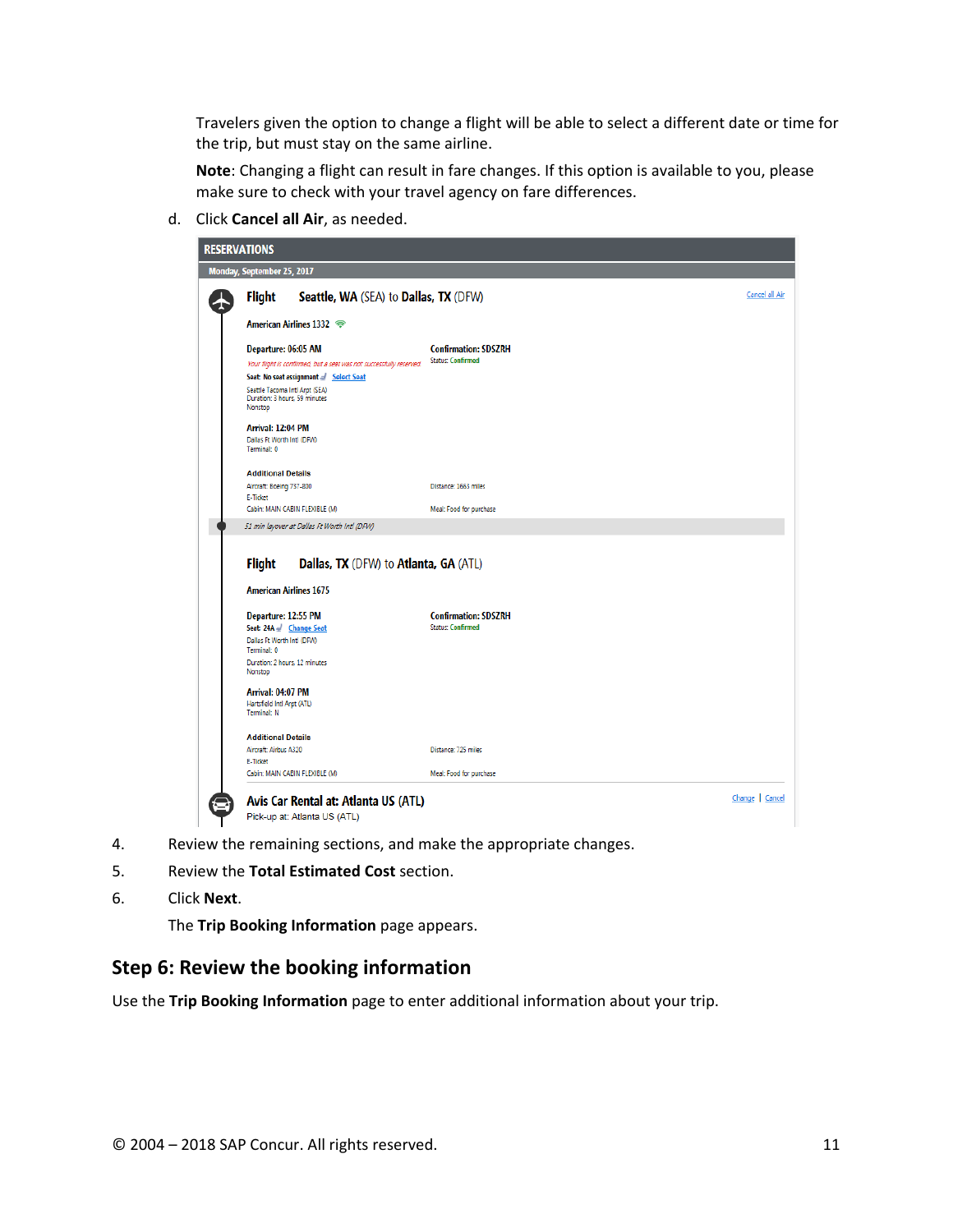| <b>Trip Summary</b><br><b>Car Reserved</b><br>Pick-up: Mon. 09/25/2017             | <b>Trip Booking Information</b><br>The trip name and description are for your record keeping convenience.<br><b>Trip Name</b><br>Trip Description (optional)<br>This will appear in your upcoming trip list.<br>Used to identify the trip purpose.                                                                  |
|------------------------------------------------------------------------------------|---------------------------------------------------------------------------------------------------------------------------------------------------------------------------------------------------------------------------------------------------------------------------------------------------------------------|
| Drop-off: Fri, 09/29/2017<br><b>Finalize Trip</b>                                  | Trip from Sesttle to Atlanta                                                                                                                                                                                                                                                                                        |
| Review Travel Details<br><b>Enter Trip Information</b><br>Submit Trip Confirmation | Send a copy of the confirmation to: @<br>Send my email confirmation as                                                                                                                                                                                                                                              |
|                                                                                    | CHTML OPlain-text<br>With my email confirmation                                                                                                                                                                                                                                                                     |
|                                                                                    | $\check{ }$<br>include directions and maps to hotels                                                                                                                                                                                                                                                                |
|                                                                                    |                                                                                                                                                                                                                                                                                                                     |
|                                                                                    |                                                                                                                                                                                                                                                                                                                     |
|                                                                                    |                                                                                                                                                                                                                                                                                                                     |
|                                                                                    |                                                                                                                                                                                                                                                                                                                     |
|                                                                                    | Please enter information about this trip then press Next to finalize your reservation. If you close at this point your reservation may be cancelled.<br>Note: Any part of the trip that is instant purchase or has deposit required will not be cancelled.<br><< Previous<br>Next >><br>Cancel Trip<br>Display Trip |

1. Enter or modify your **Trip Name**.

This is how the trip will appear on your itinerary and in the automated email from SAP Concur.

- 2. Enter a **Trip Description** (optional).
- 3. Indicate if there is anyone else who should receive the initial confirmation email. Enter as many recipients as needed, separated by commas.

If you book the trip, you will automatically receive the email. If you book the trip as an arranger, you will also receive the email.

4. Choose your preferred email format, either plain text or HTML.

Note that some companies do not offer travelers this option and always send plain-text email.

5. Depending on your company's configuration, you might be able to choose whether you would like to receive directions or maps to the hotel.

This information will be part of the initial email from SAP Concur.

6. Depending on your company's configuration, your company might require billing information. If so, make sure to complete this information if requested.

**Note**: Your company might offer its travelers the option to hold a trip. Travel will always display the length of time this trip can be held on this page. **Pay close attention to the date and time displayed; if the trip is not submitted, approved, and ticketed by the date and time displayed, in most cases it will be automatically cancelled**.

7. Click **Next**.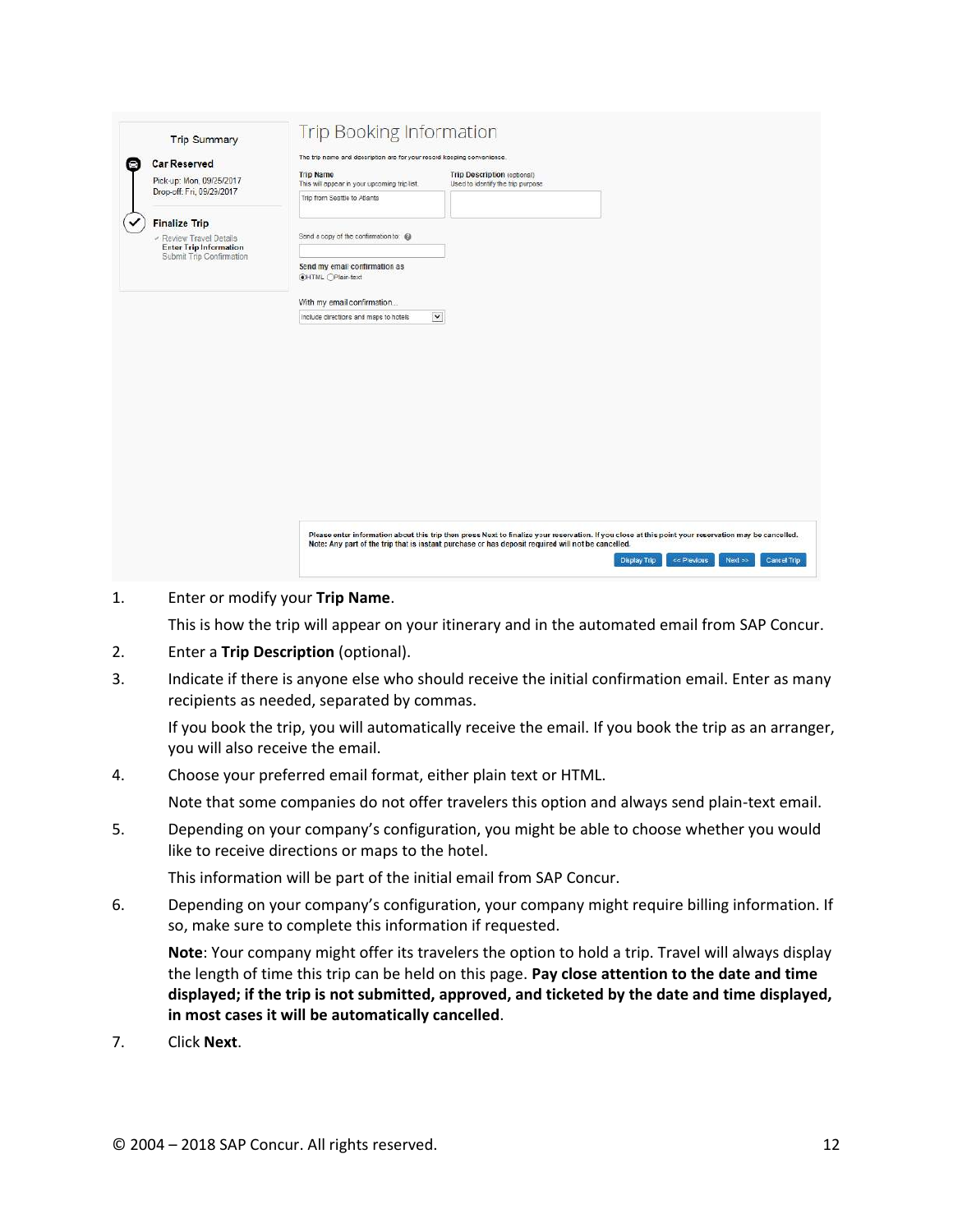SAP Concur displays your itinerary on the **Trip Confirmation** page. This itinerary will include any messages about ticketing policies.



#### <span id="page-12-0"></span>**Step 7: Purchase the ticket**

1. Click **Confirm Booking** to send your request to your travel agent and to your manager for approval.

Depending on your company's configuration, the **Pre-populating Your Expense Report** page appears. You can add transportation expenses for your trip to and from the airport.

2. Click **Finish**.

The **Finished!** screen shows your confirmation number and information to contact the travel agent.

3. Click **Return to Travel Center**.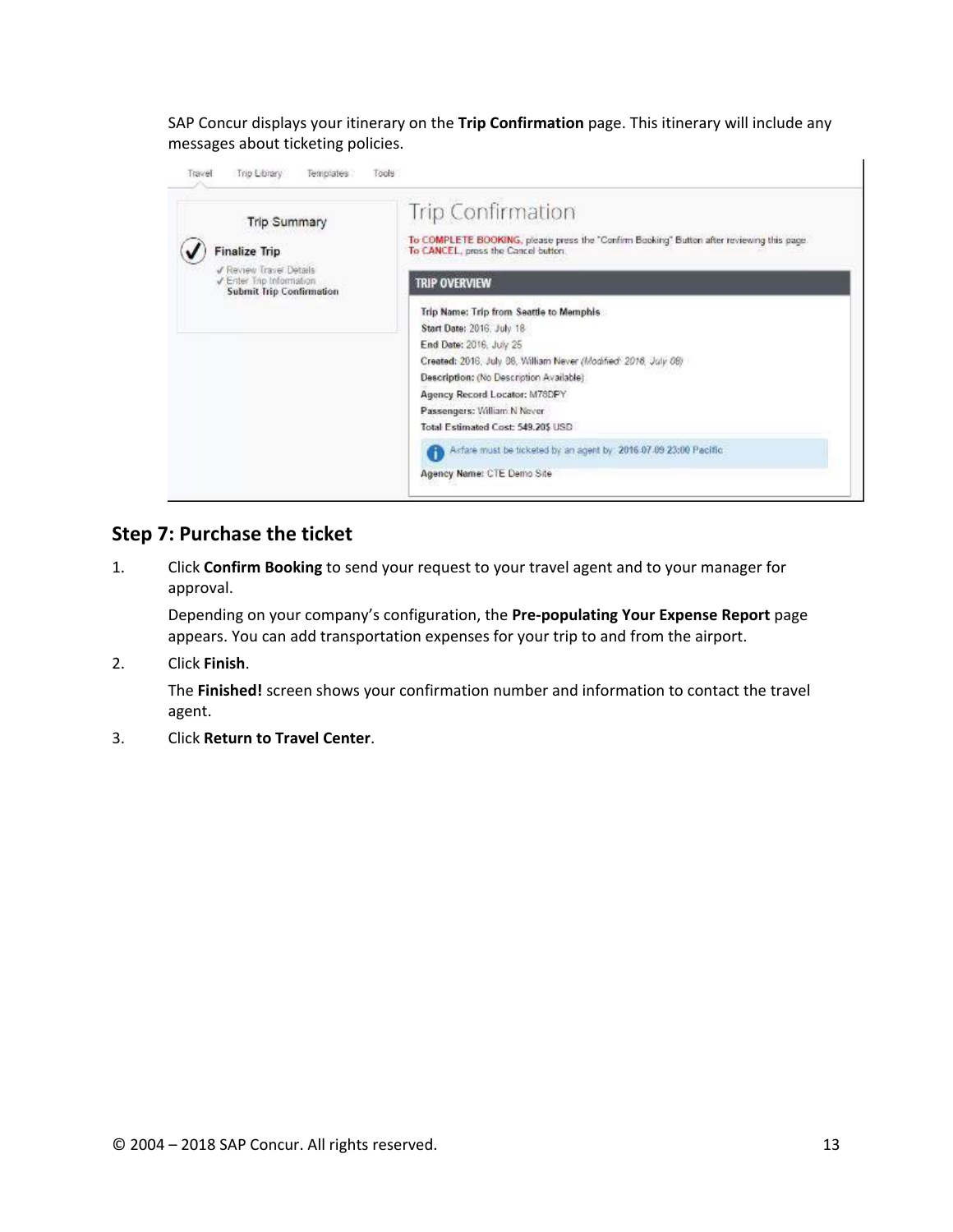## <span id="page-13-0"></span>**Booking a Car**

#### <span id="page-13-1"></span>**Step 1: Search for your Car**

If you require a car *but not airfare*, from the SAP Concur home page, request the car using the **Car** tab instead of the **Flight**  $\bigwedge$  (or Air / Rail  $\bigwedge$  **F**) tab.

1. Enter your **pick-up** and **drop-off dates** and **times**.

- 2. In the **Pick-up car at** section, select either:
	- **Airport Terminal**, and then type the city or the Airport code.
	- **Off-Airport**, and then enter (or search for) the location.

Depending on your company's configuration, you may be able to have a car delivered to or picked up from your company location.

4. Select the **Return car to another location** check box, as needed.

If you want to return the car to another location, additional fields will appear. Select either **Airport Terminal** or **Off-Airport**, and then enter the appropriate location.

- 3. To see additional search preferences, click **More Search Options**.
- 4. Select the **Car Type**.

**Tip:** Hold the Ctrl key to select more than one type.

5. Select all of your preferences, and then click **Search**. The rental car search results appear.

#### <span id="page-13-2"></span>**Step 2: Filter the results**

There are two sets of filters: The matrix at the top of the page, and the **Change Car Search** area on the left side of the page.

#### **To filter your results using the Change Car Search area**

- 1. On the left side of the page, use the show  $\vee$  and hide  $\wedge$  arrows.
- 2. Select the **Use my default credit card** check box, if needed.

This is the credit card that you set up as your default in your profile. Uncheck the check box if this is not the card you want to use.

- 3. In the **Change Car Search** area:
	- Change your pick-up and drop-off dates and times, and your pick-up and drop-off locations.
	- Click **More Search Options** to select additional options such as a car type, and vendors.
- 4. Click **Search**.

The new search results display.

#### **To filter your results using the Matrix at the top of the page**

1. Use the grid to filter the results.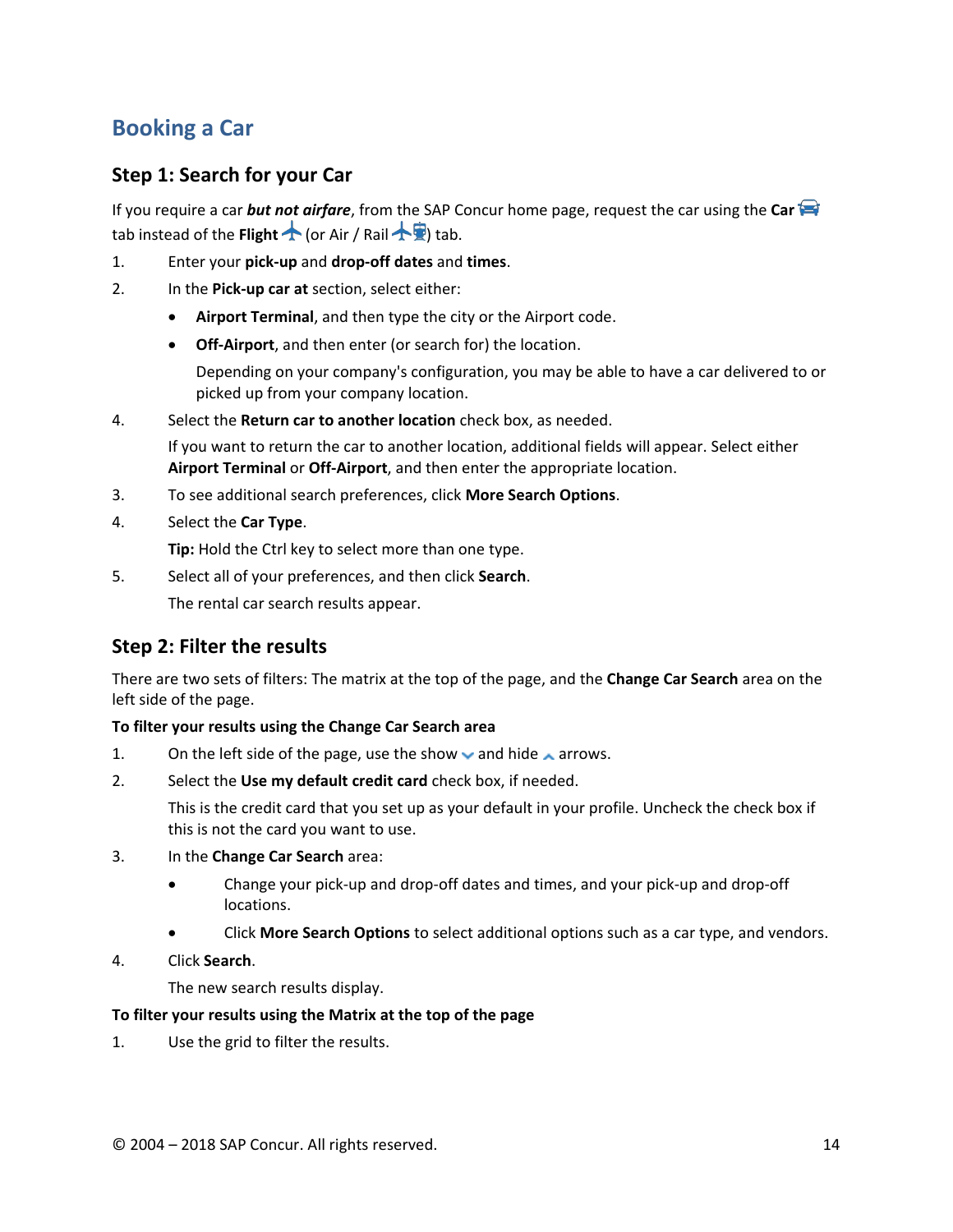- Your company might display only its preferred vendors in the left column.
- The shaded column, if any, displays the type of car defined in your company's travel policy.
- To see a particular size of car, click the cell with the car size. The search results below will reflect that choice.
- To see cars for a particular vendor, click the cell for that vendor. The search results below will reflect that choice.
- To see cars of a particular size *and* a particular vendor, click the appropriate cell. The search results below will reflect that choice.

### <span id="page-14-0"></span>**Step 3: Sort the results**

If you want to sort your results, click the **Sorted by** dropdown arrow, and then select the appropriate option.

### <span id="page-14-1"></span>**Step 4: Review the results**

| <b>Trip Summary</b>                                                                                     | PICK UP: (SEA) ON SUN, MAY 27 12:00 PM<br>DROP OFF: (ATL) ON WED, MAY 30 12:00 PM |                    |                                |                                                                                         |              |                           | Show as USD                        |
|---------------------------------------------------------------------------------------------------------|-----------------------------------------------------------------------------------|--------------------|--------------------------------|-----------------------------------------------------------------------------------------|--------------|---------------------------|------------------------------------|
| Select a Car                                                                                            | Hide matrix Print / Email                                                         |                    |                                |                                                                                         |              |                           |                                    |
| Pick-up: Sun, 05/27/2018<br>SEA - Terminal                                                              | All<br>20 results                                                                 | -52<br>Economy Car | <b>START OF</b><br>Compact Car | $ -$<br>Intermediate Car                                                                | Standard Car | والتناول<br>Full-size Car | Premium Car L                      |
| Drop-off: Wed, 05/30/2018<br>ATL - Terminal                                                             | <b>AVIS</b><br>Most Preferred                                                     | 198.98             | 203.99                         | 210.99                                                                                  | 216,99       | 216.99                    | 228.99                             |
| Finalize Trip                                                                                           | <b>Rf National</b>                                                                | 195,00             | 195.00                         | 211.25                                                                                  | 227.50       | 243.75                    | 260.00                             |
|                                                                                                         | <b>Enterprise</b>                                                                 | 195.00             | 195.00                         | 211.25                                                                                  | 227.50       | 243.75                    | 258.64                             |
| V Use my default credit card: 'Corporate Card'.                                                         | or denna                                                                          |                    |                                | 020 NO RATES AVAILABLE FOR ONE WAY #ZR#                                                 |              |                           |                                    |
| <b>Change Car Search</b><br>́                                                                           | <b>Hertz</b>                                                                      |                    |                                | 020 UNABLE TO PRICE - NO RATE QUALIFIES #ZE#                                            |              |                           |                                    |
| Pick-up date<br>  111 05/27/2018<br>12:00 pm $\vee$                                                     |                                                                                   |                    |                                |                                                                                         |              |                           | $\rightarrow$                      |
| Drop-off date<br>  05/30/2018<br>12:00 pm $\vee$                                                        |                                                                                   |                    |                                |                                                                                         |              |                           | Sorted By: Policy - Most Compliant |
| Pick-up car at-<br>Airport Terminal Off-Airport                                                         | Displaying: 20 out of 20 results.                                                 |                    |                                |                                                                                         |              |                           | Previous 1 2 Next   All            |
| Please enter an airport.<br>SEA - Seattle-Tacoma Intl Airport - Seattle, WA                             | <b>AVIS</b>                                                                       |                    | (Worldspan)                    | Economy Car - \$198.98 per day                                                          |              |                           | Total cost*                        |
| $\sqrt{\phantom{a}}$ Return car to another location<br>Drop-off car at-<br>Airport Terminal Off-Airport |                                                                                   | bags: 1            | Automatic transmission         | Unlimited miles, Pick-up: Terminal: SEA<br>Adults: 2, Children: 2, Large bags: 1, Small |              |                           | \$806.56                           |
| Please enter an airport.<br>ATL - Atlanta Hartsfield-Jackson Intl Airport - Atlant;                     | Enabled $\omega$                                                                  |                    |                                | Most Preferred Car Vendor for Learning Services Demo / E-Receipt                        |              |                           | <b>Location details</b>            |

- 1. Review the price and options.
- 2. Click the picture of the car (if available) to see a larger picture as well as passenger and luggage capacity.
- 3. Click **Location details** for more information about the available options.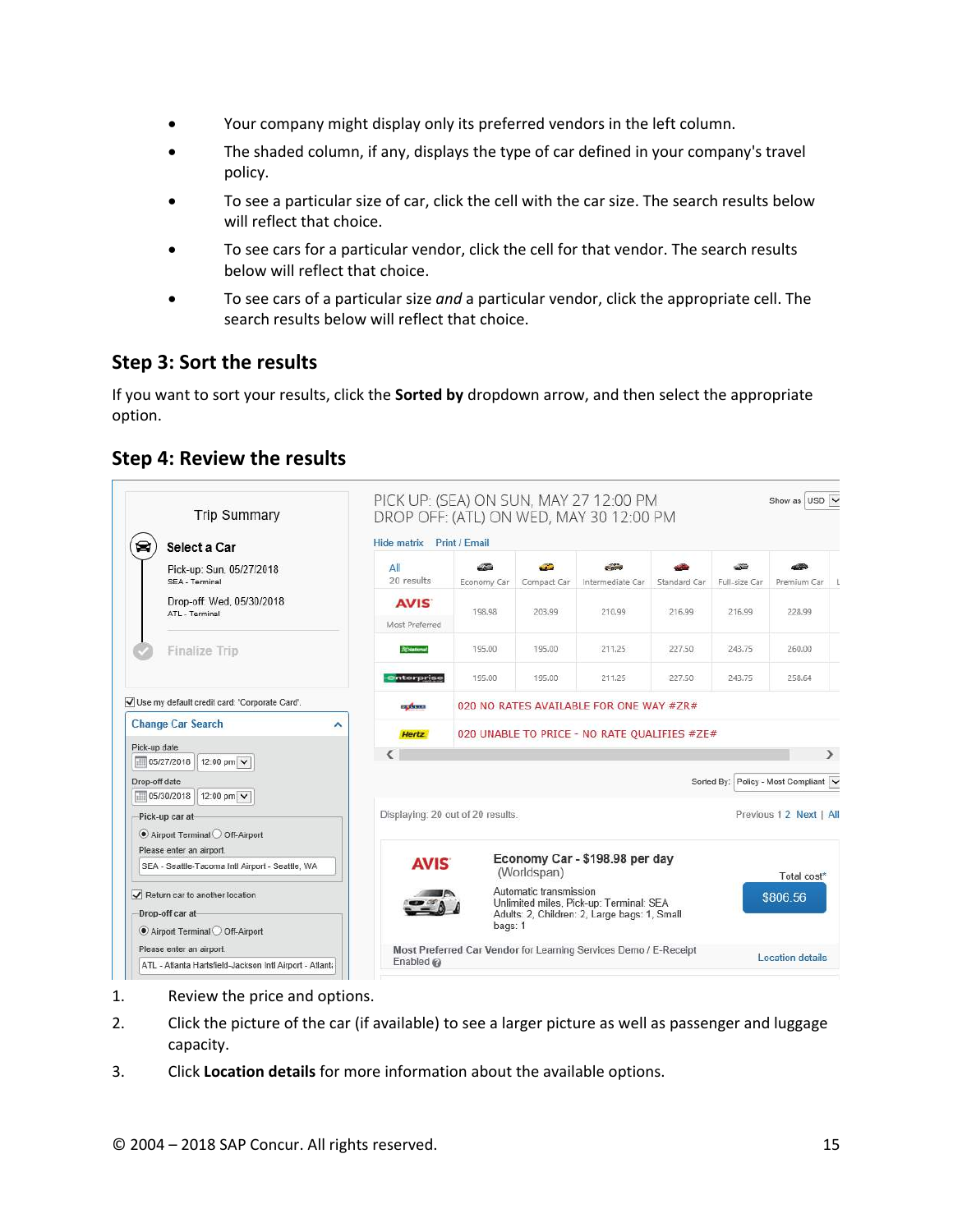#### <span id="page-15-0"></span>**Step 5: Select the rental car**

1. Click the **Total cost** button. Note that the color of the **Total cost** button reflects policy compliance. The **Review and Reserve Car** page appears.

2. Review the details for accuracy.

- 3. Select a rental car program, as needed.
- 4. Select a method of payment, if necessary.
- <span id="page-15-1"></span>5. Click **Reserve Car and Continue**.

If you requested the car using the Flight  $\bigwedge$  (or Air / Rail  $\bigwedge^2$ ) tab, and you elected to reserve a hotel room, Travel will display those search result pages.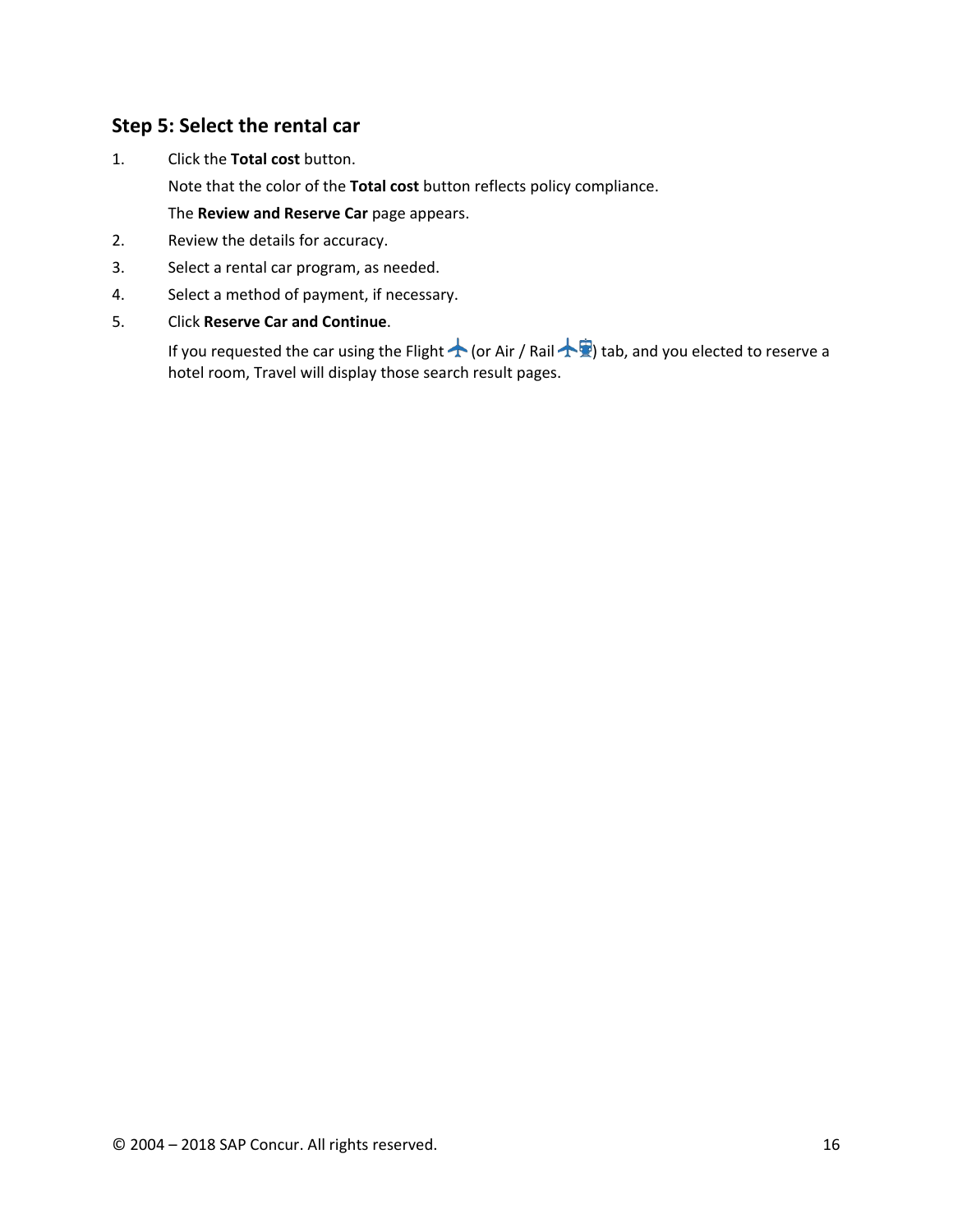## <span id="page-16-0"></span>**Booking a Hotel**

#### <span id="page-16-1"></span>**Step 1: Search for your the Hotel**

- 1. If you require a hotel *but not airfare*, from the SAP Concur home page, click the **Hotel** tab.
- 2. Enter the **Check-in** and **Check-out Dates** (or click in the fields to use the calendar).
- 3. Enter the search radius.

SAP Concur will always show *company preferred hotels* within a larger radius, usually 30 miles or kilometers.

- 4. Choose to search near an **Airport**, **Address**, **Company Location**, or **Reference point / Zip Code**, and then enter the appropriate information in the available fields.
- 5. If you will be using more than one hotel on your trip, select the **Add Another Hotel** check box. Additional fields will appear. The **Check-in Date** field for the second hotel is automatically populated with the check-out date of the first hotel. Change the date as necessary.
- 6. Click **Search**.

The hotel search results appear.

#### <span id="page-16-2"></span>**Step 2: Change and filter your search**

- 1. In the **Change search** area:
	- Change your check-in and check-out dates, and your hotel location.
	- Click **Search**.

Travel displays the new results.

- 2. Use the slider in the **Price** area to narrow your search.
- 3. In the **Hotel chain** area, select the appropriate hotels.
- 4. In the **Hotel Amenities** area, select the appropriate options.

#### <span id="page-16-3"></span>**Step 3: Review the hotel map**

1. Review the hotel map.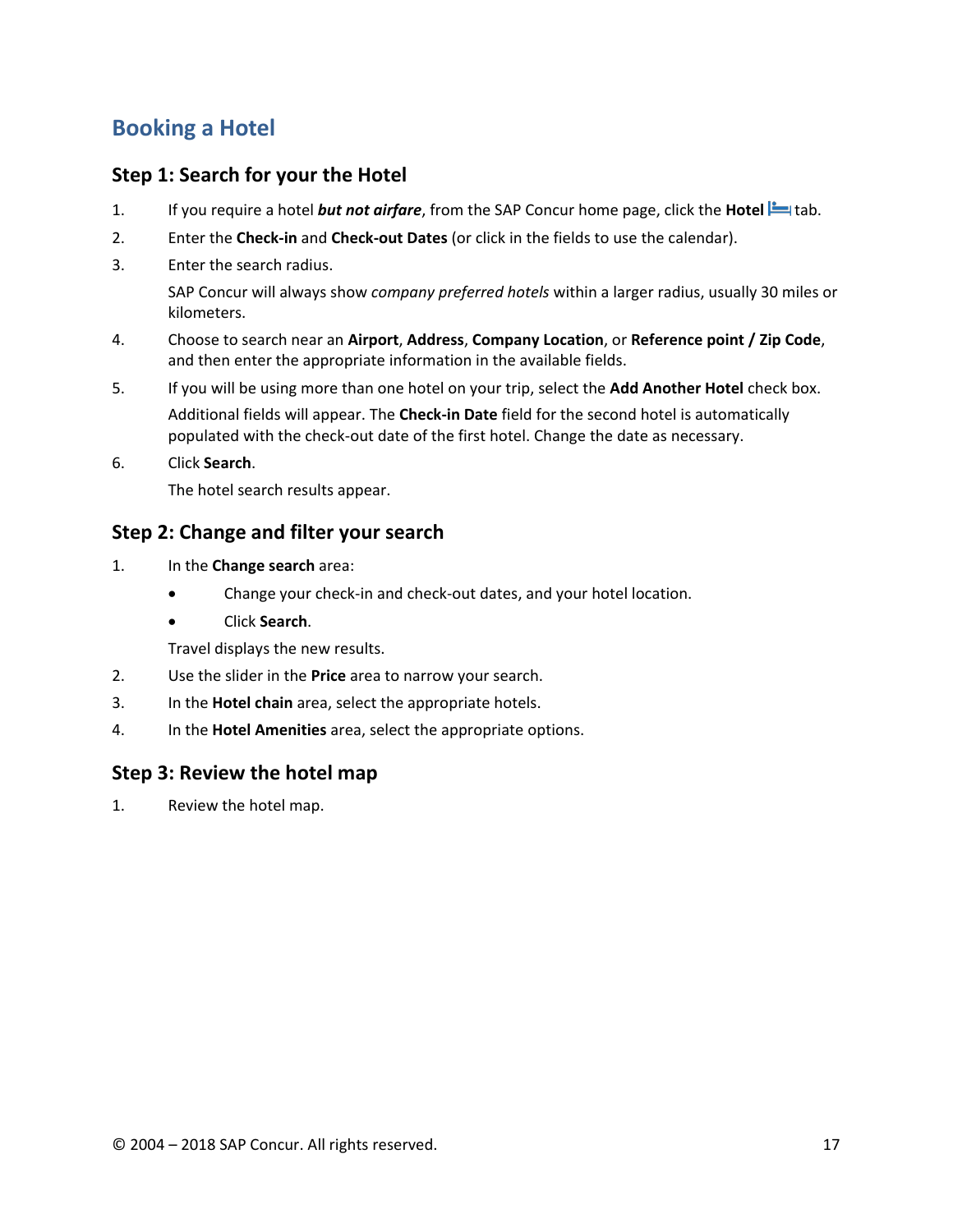

2. Click any blue icon to see specific hotel information. Use your mouse to zoom, and move the map, as needed.

The red icon indicates your reference point, and the blue icon shows your company's preferred hotels.

### <span id="page-17-0"></span>**Step 4: Sort the search results (as needed)**

• Below the map, use the **Hotel Name Search** and **Sorted By** fields to sort the results.

### <span id="page-17-1"></span>**Step 5: Review the results**

A picture as well as the name, address, rating stars, and price range appears.

1. Click the picture to see more images.

© 2004 – 2018 SAP Concur. All rights reserved. 18

| 1. Residence Inn DFW Arpt North/Grapevine<br>2020 State Hwy 26, Grapevine, TX 76061 Mac-4.<br>9445 miles ***** | \$169<br><b>View Rooms</b> |
|----------------------------------------------------------------------------------------------------------------|----------------------------|
| Most Preferred Hotel Chain for Learning Services Demo E-Receipt Enabled                                        | Hotel details              |
| 2. TownePlace Suites Dallas Grapevine<br>2200 Bass Pro Court, Grapevine, TX 76051 Map it<br>9421 miss *****    | \$210<br><b>View Rooms</b> |
| Most Preferred Hotel Chain for Learning Services Deno E-Becaust Enabled.                                       | Hirtal details             |
| 3. Fairfield Inn by Marriott<br>4800 W John Carpenter Fwy. Irving, TX 75063 Mas it<br><b>V211mles 青太太士士</b>    | \$229<br><b>View Rooms</b> |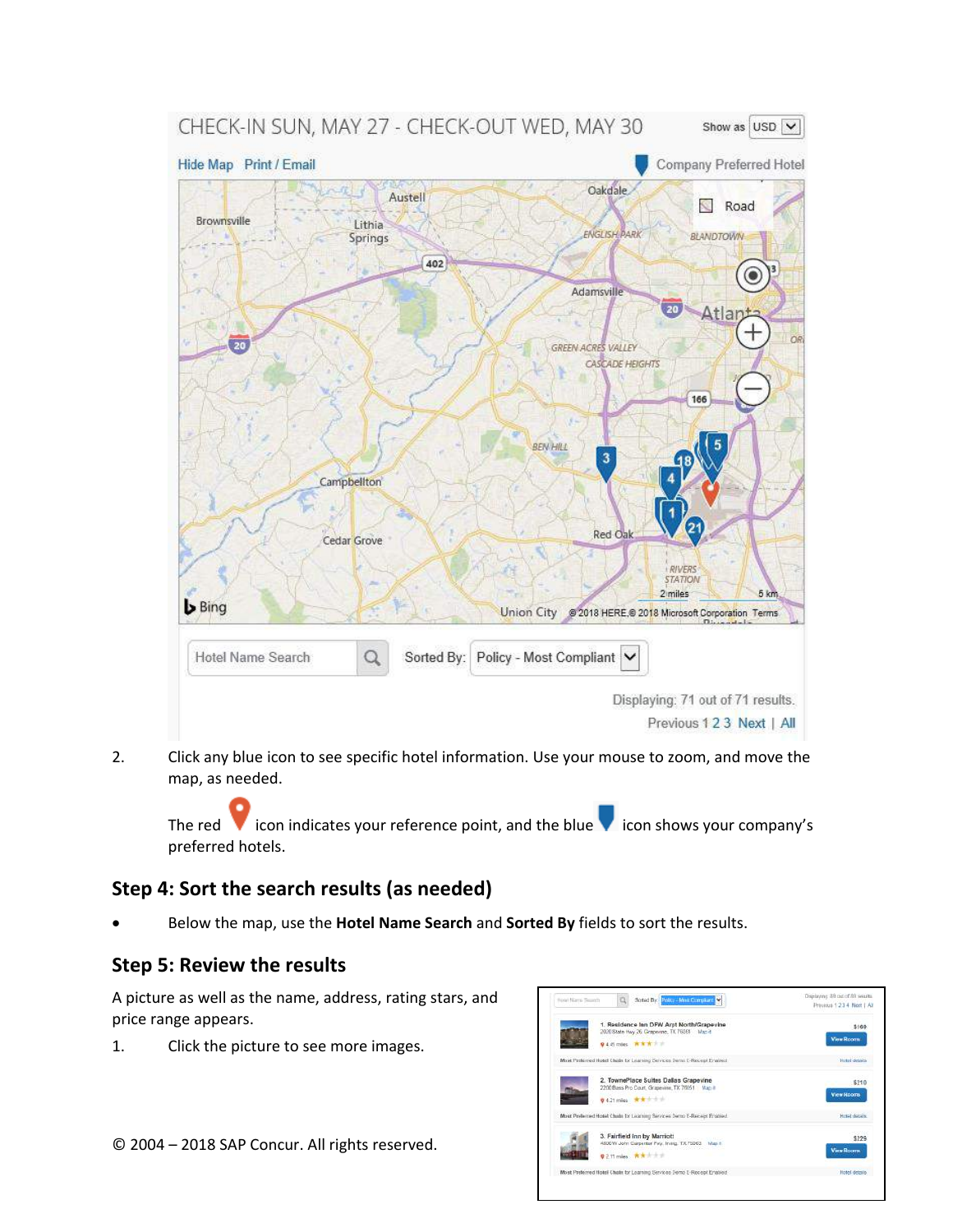- 2. Click **Hotel details** to see contact information, street address, cancellation policy, and information about the facility.
- 3. Click **View Rooms** to see:
	- The available room options and rates
	- Other amenities per room/rate
	- Rules and cancellation policy

#### <span id="page-18-0"></span>**Step 6: Select the hotel room**

1. Click the **Cost** button next to the room that you want to reserve.



The **Review and Reserve Hotel** page appears. Navigate through the page and:

- Review or modify the room preferences.
- Verify or modify the guest and program information.
- Review the price summary.
- Select a method of payment, if available, as defined by your company's configuration.
- Review and accept the rate details and cancellation policy.
- 2. Select the **I agree to the hotel's rate rules, restrictions, and cancellation policy** check box.
- 3. Click **Reserve Hotel and Continue**.

Your **Travel Details** page (itinerary) displays.